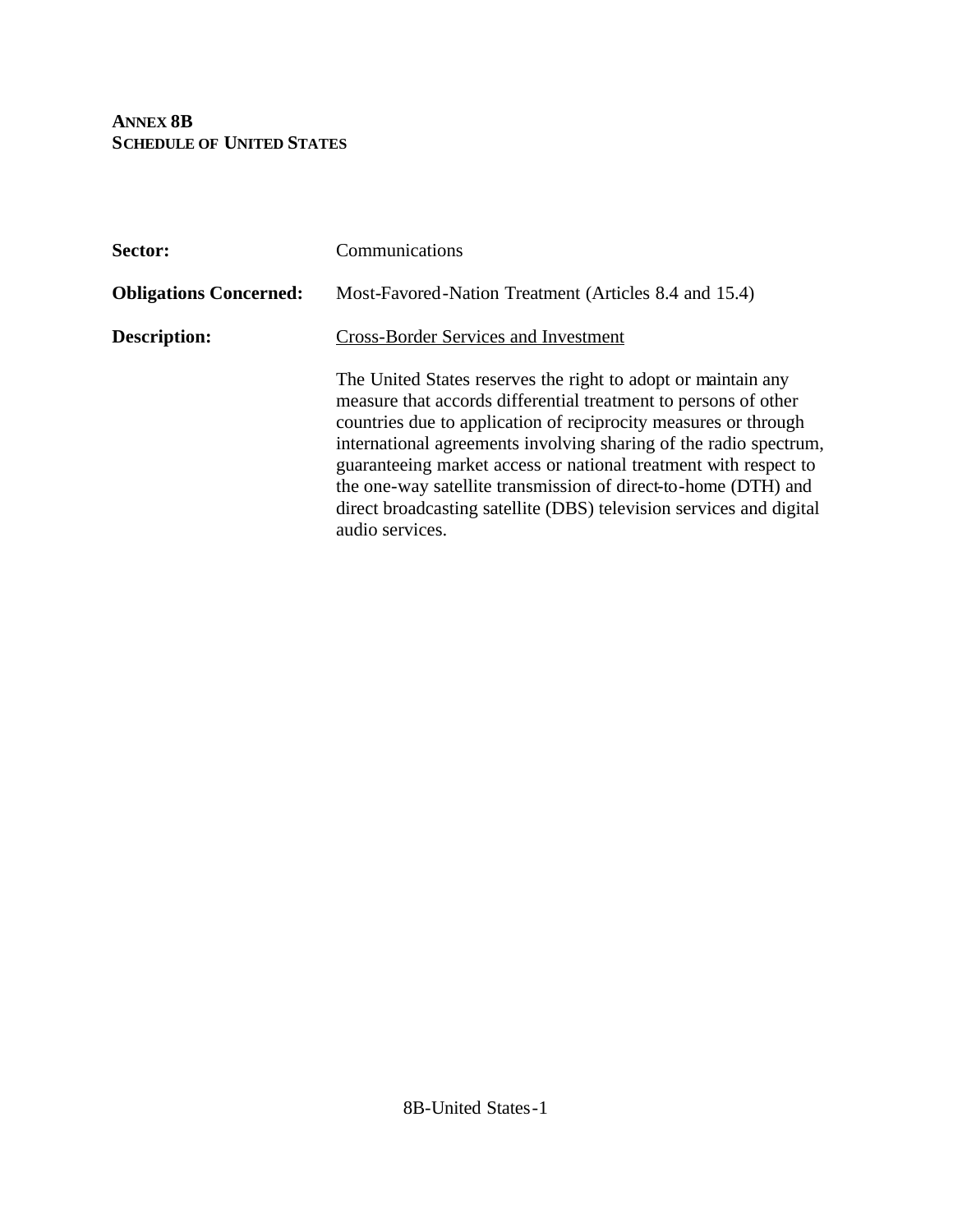| Sector:                       | <b>Communications - Cable Television</b>                                                                                                                                                                                                                                                                                                   |
|-------------------------------|--------------------------------------------------------------------------------------------------------------------------------------------------------------------------------------------------------------------------------------------------------------------------------------------------------------------------------------------|
| <b>Obligations Concerned:</b> | National Treatment (Articles 8.3 and 15.4)<br>Most-Favored-Nation Treatment (Articles 8.4 and 15.4)<br>Local Presence (Article 8.6)<br>Senior Management and Boards of Directors (Article 15.9)                                                                                                                                            |
| Description:                  | <b>Investment and Cross-Border Services</b><br>The United States reserves the right to adopt or maintain any<br>measure that accords equivalent treatment to persons of any<br>country that limits ownership by persons of the United States in an<br>enterprise engaged in the operation of a cable television system in<br>that country. |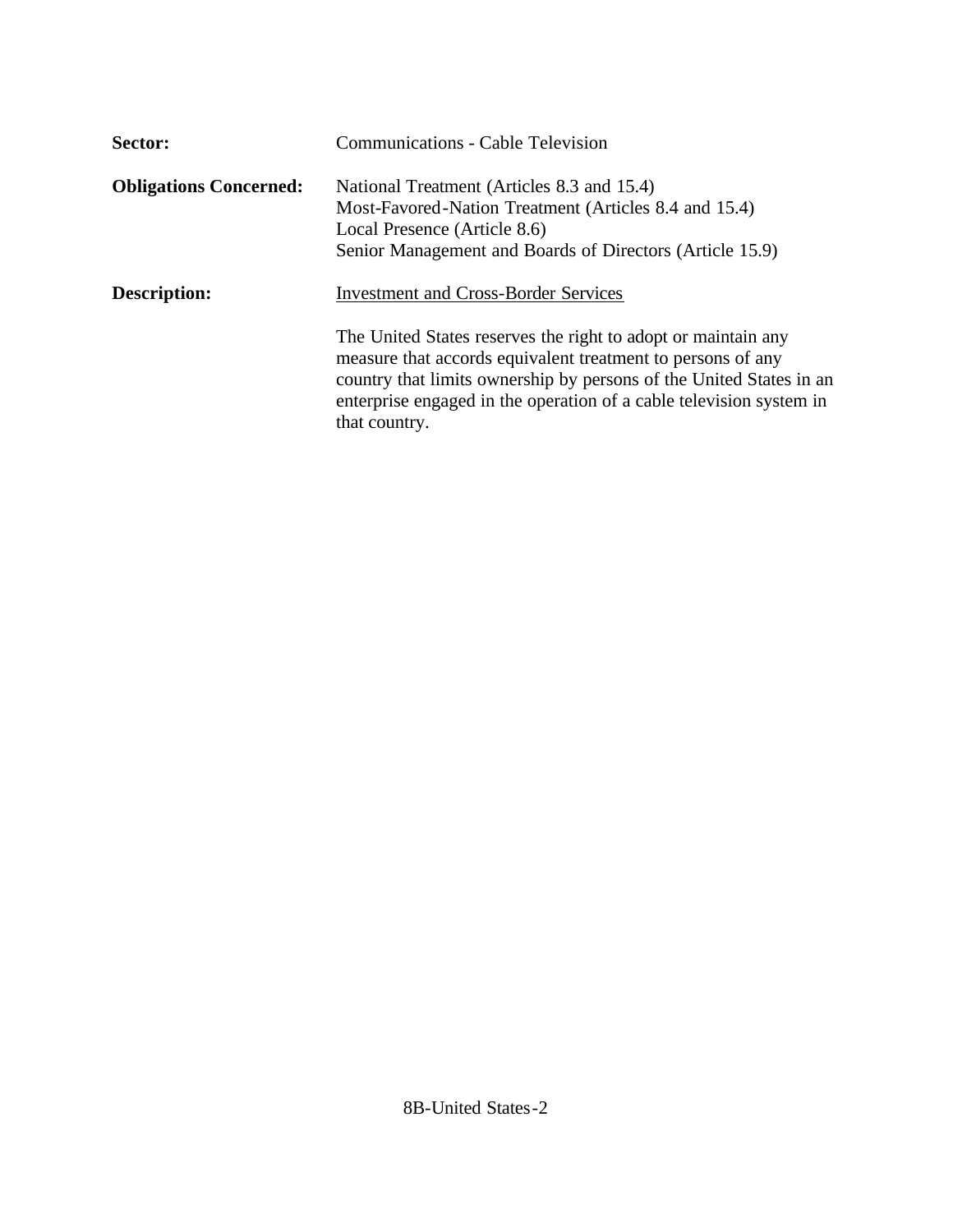| Sector:                       | <b>Social Services</b>                                                                                                                                                                                                                                                                                                                                                                                                                                                   |
|-------------------------------|--------------------------------------------------------------------------------------------------------------------------------------------------------------------------------------------------------------------------------------------------------------------------------------------------------------------------------------------------------------------------------------------------------------------------------------------------------------------------|
| <b>Obligations Concerned:</b> | National Treatment (Articles 8.3 and 15.4)<br>Most-Favored-Nation Treatment (Articles 8.4 and 15.4)<br>Local Presence (Article 8.6)<br>Performance Requirements (Article 15.8)<br>Senior Management and Boards of Directors (Article 15.9)                                                                                                                                                                                                                               |
| Description:                  | <b>Cross-Border Services and Investment</b><br>The United States reserves the right to adopt or maintain any<br>measure with respect to the provision of law enforcement and<br>correctional services, and the following services to the extent they<br>are social services established or maintained for a public purpose:<br>income security or insurance, social security or insurance, social<br>welfare, public education, public training, health, and child care. |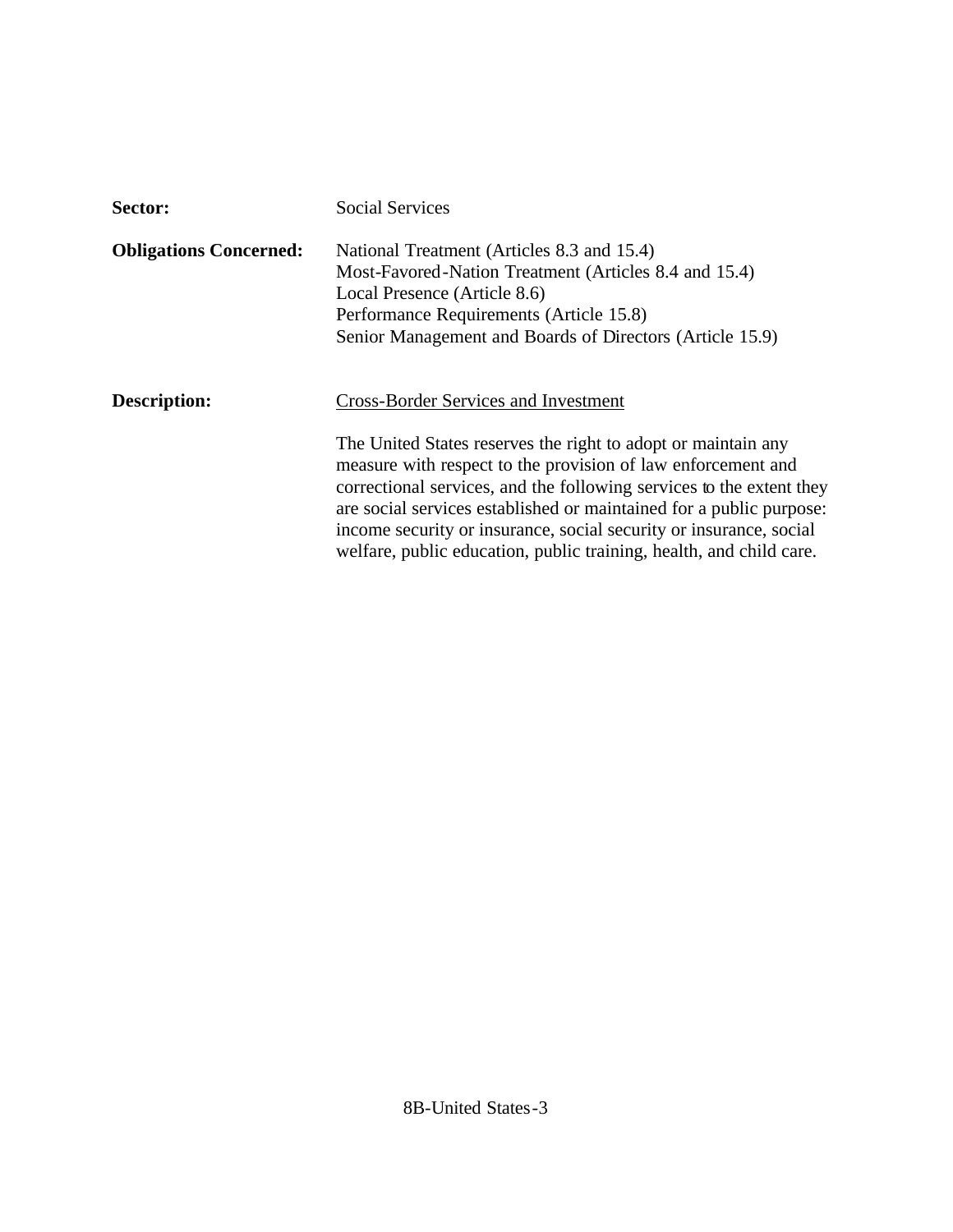| Sector:                       | <b>Minority Affairs</b>                                                                                                                                                                                                                                                                                    |
|-------------------------------|------------------------------------------------------------------------------------------------------------------------------------------------------------------------------------------------------------------------------------------------------------------------------------------------------------|
| <b>Obligations Concerned:</b> | National Treatment (Articles 8.3 and 15.4)<br>Local Presence (Article 8.6)<br>Performance Requirements (Article 15.8)<br>Senior Management and Boards of Directors (Article 15.9)                                                                                                                          |
| Description:                  | <b>Cross-Border Services and Investment</b>                                                                                                                                                                                                                                                                |
|                               | The United States reserves the right to adopt or maintain any<br>measure according rights or preferences to socially or<br>economically disadvantaged minorities, including corporations<br>organized under the laws of the State of Alaska in accordance with<br>the Alaska Native Claims Settlement Act. |
| <b>Existing Measures:</b>     | Alaska Native Claims Settlement Act, 43 U.S.C. §§ 1601 et seq.                                                                                                                                                                                                                                             |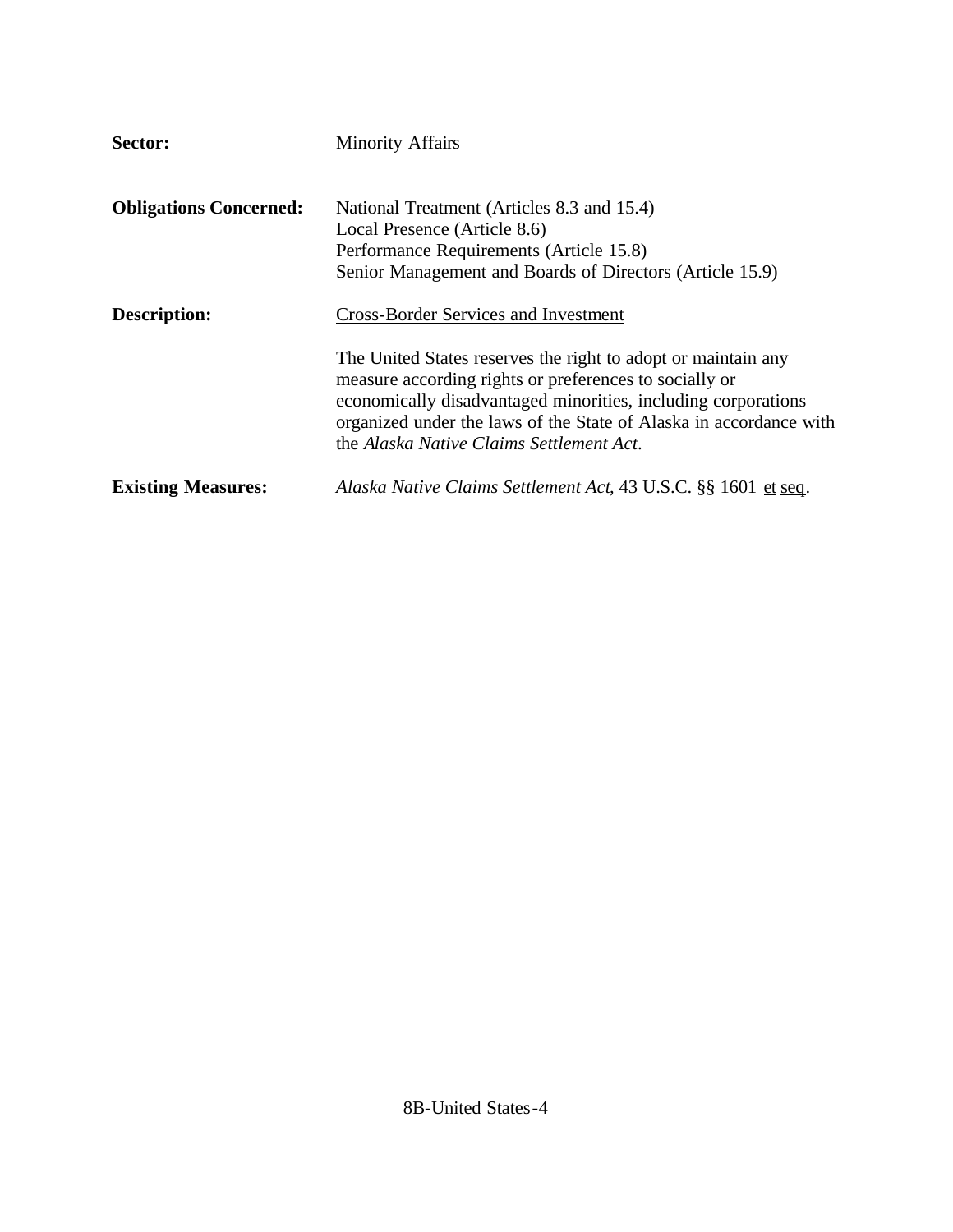| Sector:                       | Transportation                                                                                                                                                                                                                                                                                                                                                                                                                                                                                                                                                                                                                                                                                                                                                                                                                                                                                                                                                                                                                                                                                                                                                                                                                                                                                                                                                                                                                                                                                      |
|-------------------------------|-----------------------------------------------------------------------------------------------------------------------------------------------------------------------------------------------------------------------------------------------------------------------------------------------------------------------------------------------------------------------------------------------------------------------------------------------------------------------------------------------------------------------------------------------------------------------------------------------------------------------------------------------------------------------------------------------------------------------------------------------------------------------------------------------------------------------------------------------------------------------------------------------------------------------------------------------------------------------------------------------------------------------------------------------------------------------------------------------------------------------------------------------------------------------------------------------------------------------------------------------------------------------------------------------------------------------------------------------------------------------------------------------------------------------------------------------------------------------------------------------------|
| <b>Obligations Concerned:</b> | National Treatment (Articles 8.3 and 15.4)<br>Most-Favored-Nation Treatment (Articles 8.4 and 15.4)<br>Local Presence (Article 8.6)<br>Performance Requirements (Article 15.8)<br>Senior Management and Boards of Directors (Article 15.9)                                                                                                                                                                                                                                                                                                                                                                                                                                                                                                                                                                                                                                                                                                                                                                                                                                                                                                                                                                                                                                                                                                                                                                                                                                                          |
| <b>Description:</b>           | <b>Cross-Border Services and Investment</b><br>The United States reserves the right to adopt or maintain any<br>measure relating to the provision of maritime transportation<br>services and the operation of U.S.-flagged vessels, including the<br>following:<br>requirements for investment in, ownership and<br>(a)<br>control of, and operation of vessels and other marine<br>structures, including drill rigs, in maritime cabotage<br>services, including maritime cabotage services performed<br>in the domestic offshore trades, the coastwise trades, U.S.<br>territorial waters, waters above the continental shelf and in<br>the inland waterways;<br>requirements for investment in, ownership and<br>(b)<br>control of, and operation of U.S.-flagged vessels in foreign<br>trades;<br>requirements for investment in, ownership are<br>(c)<br>control of, and operation of vessels engaged in fishing and<br>related activities in U.S. territorial waters and the Exclusive<br>Economic Zone;<br>requirements related to documenting a vessel under<br>(d)<br>the U.S. flag;<br>promotional programs, including tax benefits,<br>(e)<br>available for shipowners, operators and vessels meeting<br>certain requirements;<br>certification, licensing and citizenship requirements<br>(f)<br>for crew members on U.S.-flagged vessels;<br>manning requirements for U.S.-flagged vessels;<br>(g)<br>all matters under the jurisdiction of the Federal<br>(h)<br>Maritime Commission; |
|                               | 8B-United States-5                                                                                                                                                                                                                                                                                                                                                                                                                                                                                                                                                                                                                                                                                                                                                                                                                                                                                                                                                                                                                                                                                                                                                                                                                                                                                                                                                                                                                                                                                  |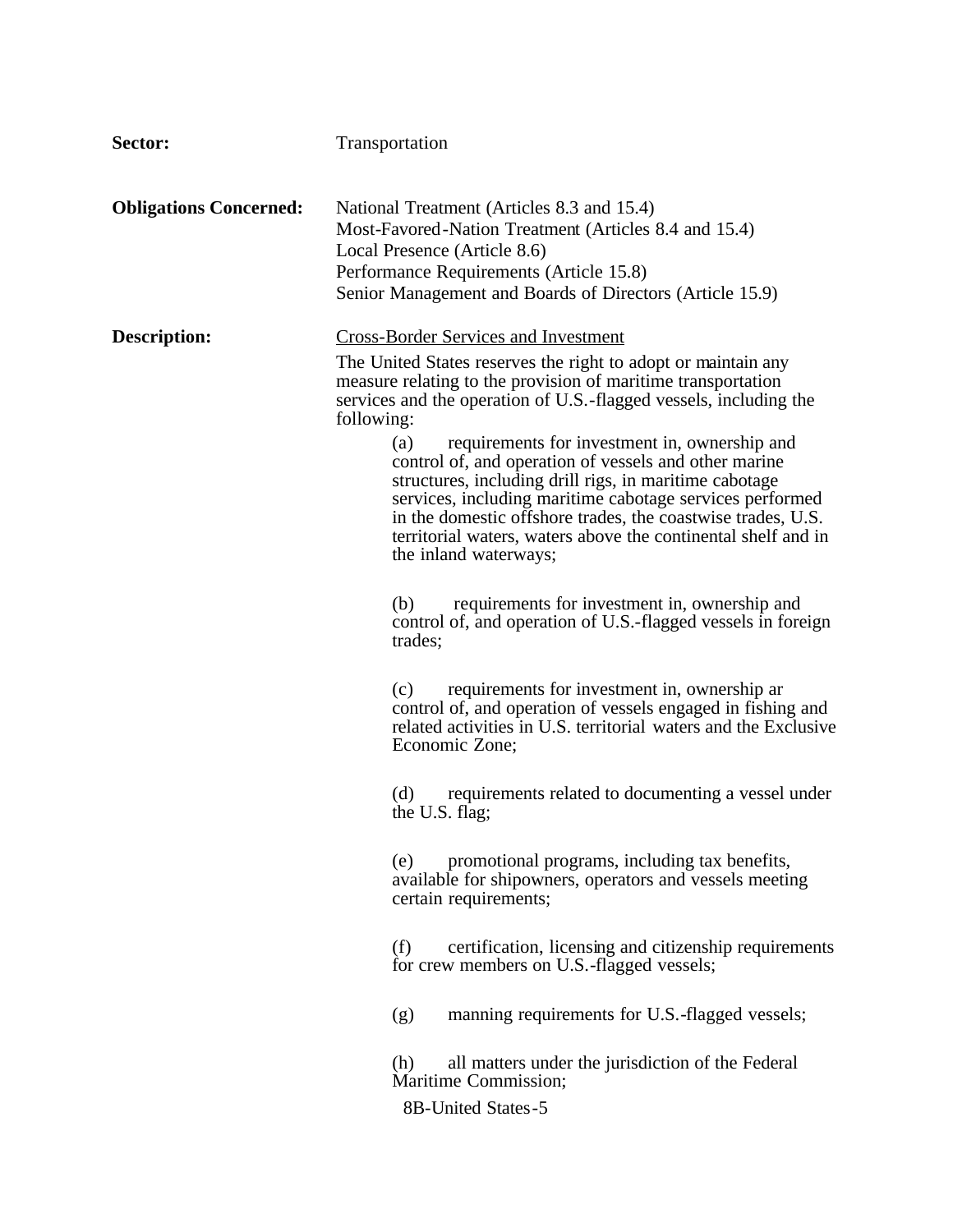(i) negotiation and implementation of bilateral and other international maritime agreements and understandings;

(j) limitations on longshore work performed by crew members;

(k) tonnage duties and light money assessments for entering U.S. waters; and

(l) certification, licensing and citizenship requirements for pilots performing pilotage services in U.S. territorial waters.

The following activities are not included in this entry:

(a) boat cleaning, canal operation, dismantling of vessels, operation of marine railways for drydocking, marine surveyors, except cargo, marine wrecking of vessels for scrap and ship classification societies.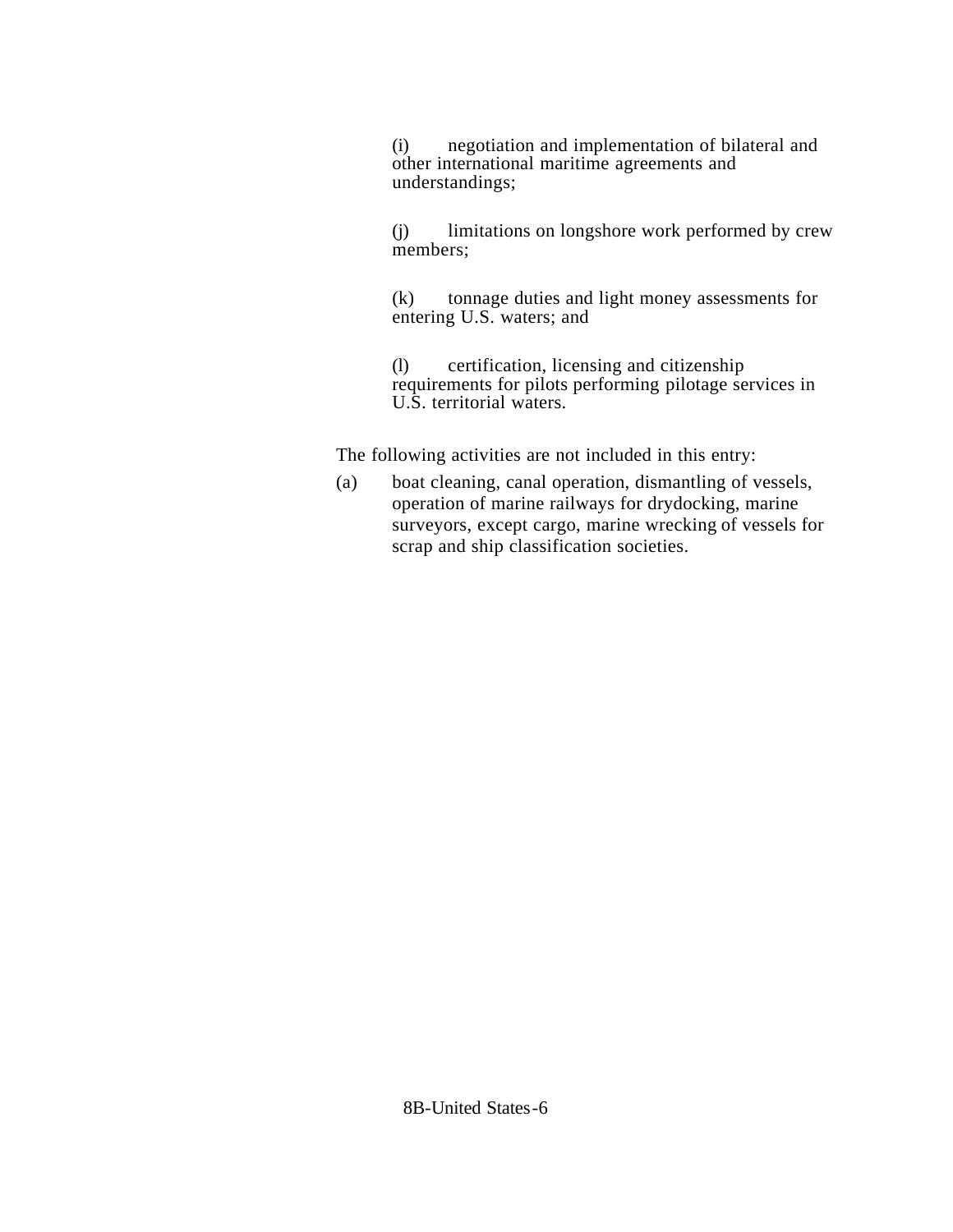**Existing Measures:** *Merchant Marine Act of* 1920, §§ 19 and 27, 46 App. U.S.C. §876 and § 883 et seq. *Jones Act Waiver Statute,* 64 Stat 1120, 46 U.S.C. App., note preceding Section 1 *Shipping Act of* 1916, 46 U.S.C. App. §§ 802 and 808 *Merchant Marine Act of* 1936,46 U.S.C. App. §§ 1151 et seq., 1160-61, 1171 et seq., 1241(b), 1241-1, 1244, and 1271 et seq. *Merchant Ship Sales Act of* 1946, 50 U.S.C. App. § 1738 46 App. U.S.C. §§ 121, 292 and 316 46 U.S.C. §§ 12101 et seq. And 31301 et seq. 46 U.S.C. §§ 8904 and 31328(2) *Passenger Vessel Act*, 46 App. U.S.C. § 289 42 U.S.C. § 9601 et seq.; 33 U.S.C. § 2701 et seq.; 33 U.S.C. § 1251 et seq. 46 U.S.C. §§ 3301 et seq., 3 701 et seq., 8103 and 12107(b) *Shipping Act of 1984,* 46 App. U.S.C. §§ 1708 and 1712 The *Foreign Shipping Practices Act of 1988* (46 App. U.S.C. 1710a), the *Merchant Marine Act, 1920* (46 App. U.S.C. ''861 et seq.), and the *Shipping Act of 1984* (46 App. U.S.C. ''1701 et seq.). *Alaska North Slope* - 104 Pub. L. 58; 109 Stat. 557; Longshore restrictions and reciprocity - 8 U.S.C. '1101 et seq.; and Vessel escort provisions - Section 1119 of Pub. L. 106-554, as amended. *Nicholson Act,* 46 App. U.S.C. § 251 *Commercial Fishing Industry Vessel Anti-Reflagging Act* of 1987, 46 U.S.C. § 2101 and 46 U.S.C. § 12108 43 U.S.C. § 1841 22 U.S.C. § 1980 *Intercoastal Shipping Act*, 46 U.S.C. App. § 843 46 U.S.C. § 9302, 46 U.S.C. § 8502; *Agreement Governing the Operation of Pilotage on the Great Lakes*, Exchange of Notes at Ottawa, August 23, 1978, and March 29, 1979, TIAS 9445 *Magnuson Fishery Conservation and Management Act*, 16 U.S.C. §§ 1801 et seq. 19 U.S.C.§ 1466